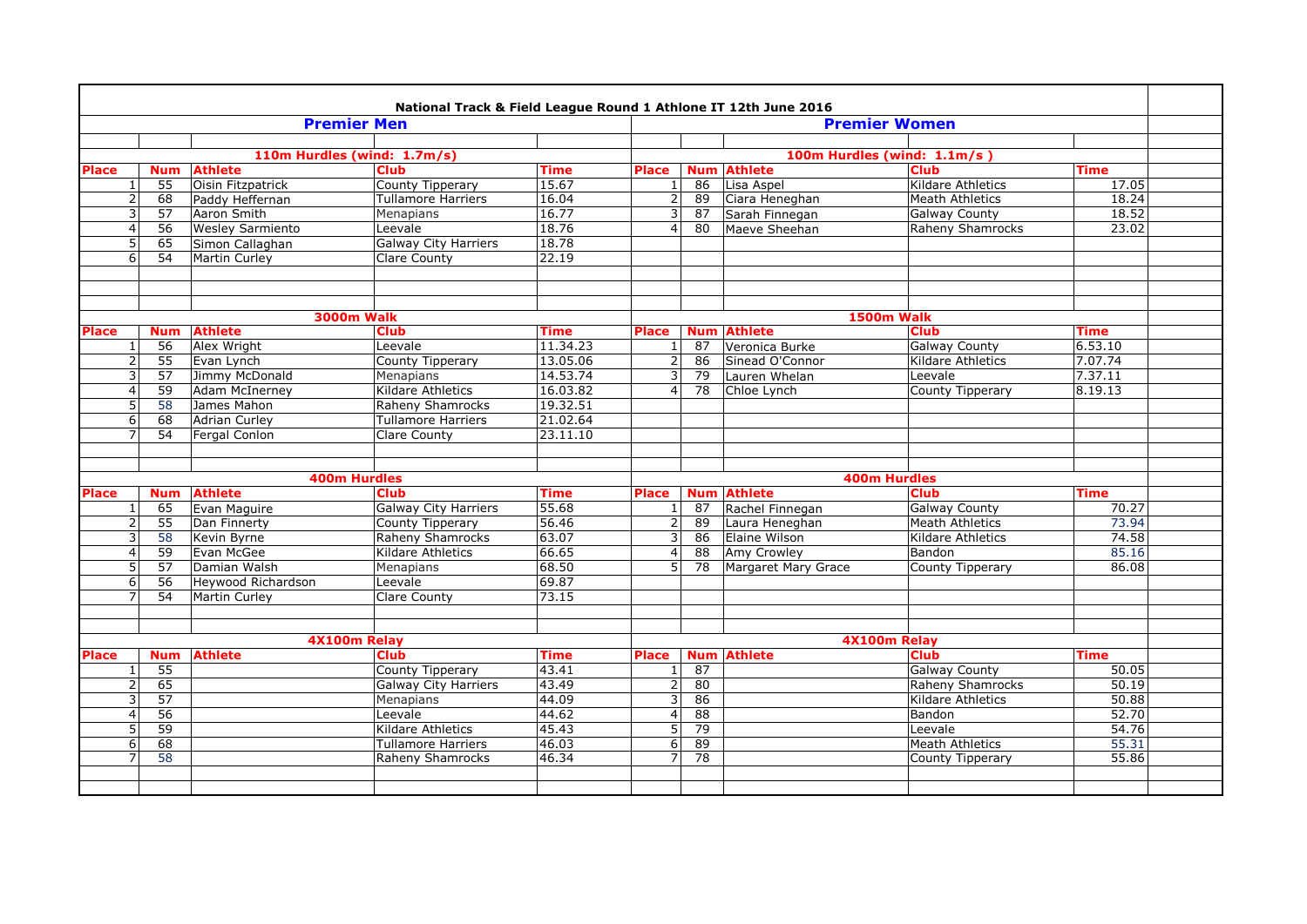|                |                 |                    | 1500m                       |             |                         |            |                       | 1500m                    |             |  |
|----------------|-----------------|--------------------|-----------------------------|-------------|-------------------------|------------|-----------------------|--------------------------|-------------|--|
| <b>Place</b>   | <b>Num</b>      | <b>Athlete</b>     | <b>Club</b>                 | Time        | <b>Place</b>            | <b>Num</b> | <b>Athlete</b>        | <b>Club</b>              | <b>Time</b> |  |
| $\mathbf{1}$   | 59              | <b>Kevin Kelly</b> | Kildare Athletics           | 4.04.75     |                         | 79         | Niamh Roe             | Leevale                  | 4.55.16     |  |
| $\overline{2}$ | 54              | Kevin Chesser      | <b>Clare County</b>         | 4.05.63     | $\overline{2}$          | 78         | Ciara Cummins         | County Tipperary         | 4.56.45     |  |
| 3              | 58              | Eoin Strutt        | <b>Raheny Shamrocks</b>     | 4.07.80     | $\overline{\mathbf{3}}$ | 87         | Niamh Hennelly        | <b>Galway County</b>     | 5.02.47     |  |
| $\overline{4}$ | 55              | Jack Corbett       | County Tipperary            | 4.09.11     | $\overline{4}$          | 80         | <b>Blaithin Shiel</b> | Raheny Shamrocks         | 5.04.08     |  |
| 5              | 65              | Eanna Folan        | <b>Galway City Harriers</b> | 4.16.27     | 5                       | 88         | Fiona Everard         | Bandon                   | 5.06.91     |  |
| 6              | 56              | Phillip Crowley    | Leevale                     | 4.21.17     | 6 <sup>1</sup>          | 89         | Sarah Clarke          | <b>Meath Athletics</b>   | 5.17.96     |  |
| $\overline{7}$ | $\overline{68}$ | Harry Flynn        | <b>Tullamore Harriers</b>   | 4.48.14     | $\overline{7}$          | 86         | Sinead Kelly          | <b>Kildare Athletics</b> | 5.42.89     |  |
| 8              | 57              | <b>Ger Mulhall</b> | Menapians                   | 5.56.67     |                         |            |                       |                          |             |  |
|                |                 |                    |                             |             |                         |            |                       |                          |             |  |
|                |                 |                    |                             |             |                         |            |                       |                          |             |  |
|                |                 |                    |                             |             |                         |            |                       |                          |             |  |
|                |                 |                    | 400m                        |             |                         |            |                       | 400m                     |             |  |
| <b>Place</b>   | <b>Num</b>      | <b>Athlete</b>     | <b>Club</b>                 | <b>Time</b> | <b>Place</b>            | <b>Num</b> | <b>Athlete</b>        | <b>Club</b>              | <b>Time</b> |  |
| $1\,$          | 58              | Kieran Kelly       | Raheny Shamrocks            | 48.88       | $\mathbf{1}$            | 80         | Aisling Drumgoole     | Raheny Shamrocks         | 56.86       |  |
| $\overline{2}$ | $\overline{55}$ | Paul White         | County Tipperary            | 49.45       | $\overline{2}$          | 86         | Katie Quigley         | <b>Kildare Athletics</b> | 59.23       |  |
| 3              | 65              | Robert Meagher     | Galway City Harriers        | 51.08       | $\overline{3}$          | 89         | Karen Dunne           | <b>Meath Athletics</b>   | 60.66       |  |
| $\overline{4}$ | 57              | Shaun Donohue      | <b>Menapians</b>            | 51.15       | $\overline{4}$          | 87         | Nicole King           | <b>Galway County</b>     | 61.22       |  |
| 5              | 59              | Kevin Migge        | Kildare Athletics           | 51.37       | 5 <sup>1</sup>          | 78         | Eimear Delargy        | <b>County Tipperary</b>  | 63.03       |  |
| 6              | 56              | Ciaran Dee         | Leevale                     | 51.98       |                         |            |                       |                          |             |  |
| $\overline{7}$ | 54              | Jemil Saididi      | <b>Clare County</b>         | 52.81       |                         |            |                       |                          |             |  |
| 8              | 68              | Harry Flynn        | <b>Tullamore Harriers</b>   | 64.28       |                         |            |                       |                          |             |  |
|                |                 |                    |                             |             |                         |            |                       |                          |             |  |
|                |                 |                    | 400m GUEST                  |             |                         |            |                       | 400m GUEST               |             |  |
| Place          | <b>Num</b>      | <b>Athlete</b>     | <b>Club</b>                 | <b>Time</b> | <b>Place</b>            |            | <b>Num Athlete</b>    | <b>Club</b>              | <b>Time</b> |  |
|                | Guest           | Danile Ryan        | Moycarkey Coolcro           | 52.36       |                         |            |                       |                          |             |  |
|                | Guest           | Eoin Murphy        | Naas A.C                    | 52.60       |                         |            |                       |                          |             |  |
|                | Guest           | Colm LyncH         | Iveragh                     | 53.57       |                         |            |                       |                          |             |  |
|                | Guest           | Darragh O Carroll  | <b>Tralee Harriers</b>      | 55.37       |                         |            |                       |                          |             |  |
|                |                 |                    |                             |             |                         |            |                       |                          |             |  |
|                |                 |                    |                             |             |                         |            |                       |                          |             |  |
|                |                 |                    |                             |             |                         |            |                       |                          |             |  |
|                |                 |                    |                             |             |                         |            |                       |                          |             |  |
|                |                 |                    | 3000m S/C                   |             |                         |            |                       | 3000m                    |             |  |
| <b>Place</b>   | <b>Num</b>      | <b>Athlete</b>     | <b>Club</b>                 | Time        | <b>Place</b>            | <b>Num</b> | <b>Athlete</b>        | <b>Club</b>              | <b>Time</b> |  |
| 1              | 54              | Rory Chesser       | Clare County                | 9.51.40     | 1                       | 79         | Michelle Kenny        | Leevale                  | 10.24.33    |  |
| $\overline{2}$ | 59              | Eoin Reidy         | Kildare Athletics           | 10.23.25    | $\overline{2}$          | 89         | Ciara Rooney          | <b>Meath Athletics</b>   | 10.57.31    |  |
| $\overline{3}$ | 56              | Heywood Richarsdon | Leevale                     | 10.32.61    | $\overline{3}$          | 87         | Niamh Hennelly        | <b>Galway County</b>     | 10.59.21    |  |
| $\overline{4}$ | 68              | Conor Butler       | <b>Tullamore Harriers</b>   | 10.38.17    | 4 <sup>1</sup>          | 80         | Niamh Corry           | Raheny Shamrocks         | 11.02.43    |  |
| 5              | 58              | Colum O'Leary      | <b>Raheny Shamrocks</b>     | 11.07.50    |                         |            |                       |                          |             |  |
| 6              | 57              | Damian Walsh       | Menapians                   | 12.31.06    |                         |            |                       |                          |             |  |
|                |                 |                    |                             |             |                         |            |                       |                          |             |  |
|                | Guest           | Dean Holmes        | <b>SLOT</b>                 | 10.38.14    |                         |            |                       |                          |             |  |
|                |                 |                    |                             |             |                         |            |                       |                          |             |  |
|                |                 |                    |                             |             |                         |            |                       |                          |             |  |
|                |                 |                    |                             |             |                         |            |                       |                          |             |  |
|                |                 |                    |                             |             |                         |            |                       |                          |             |  |
|                |                 |                    |                             |             |                         |            |                       |                          |             |  |
|                |                 |                    |                             |             |                         |            |                       |                          |             |  |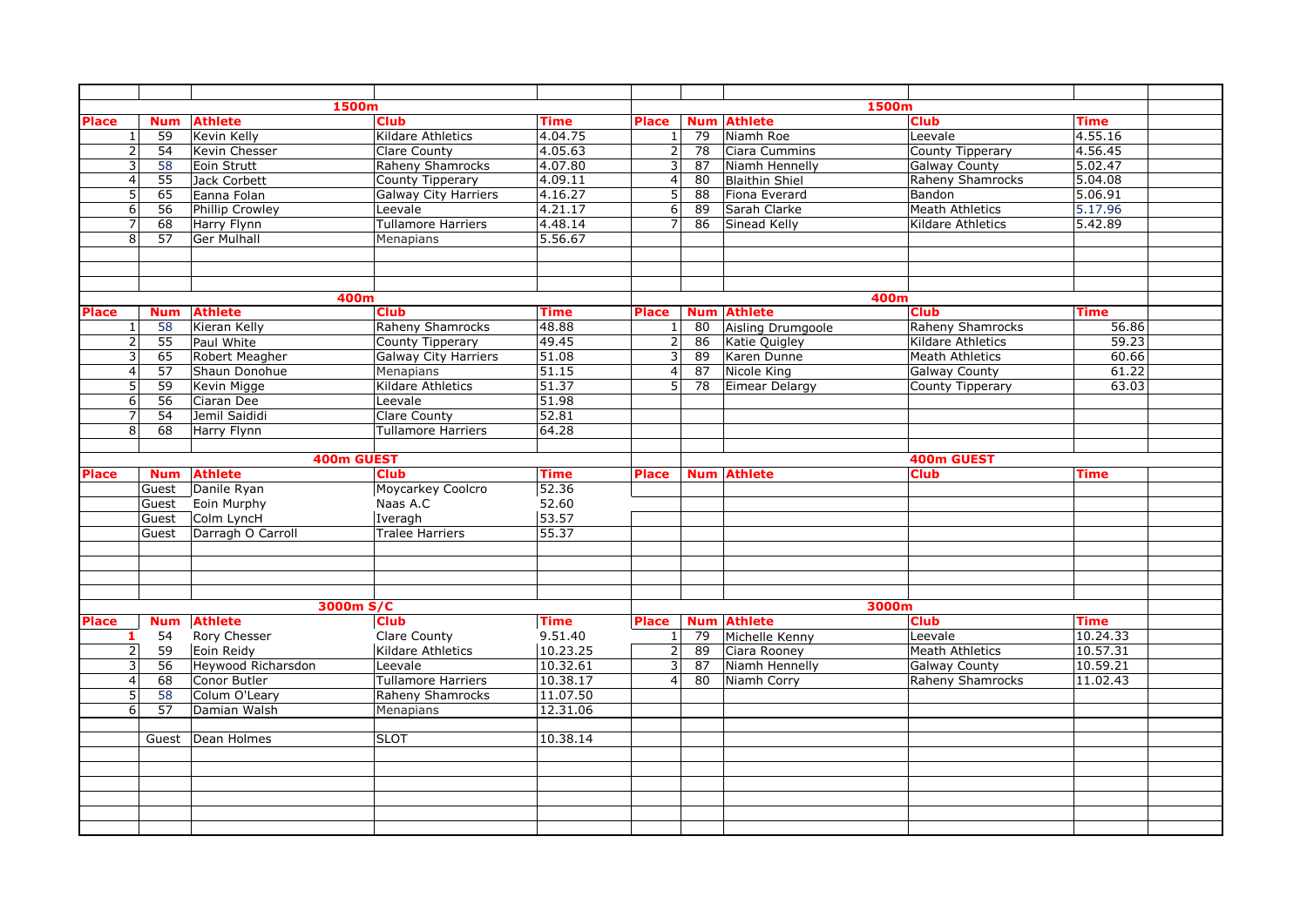|                |                               |                                       | 200m (wind: 1.6 m/s)        |                        |                         |                 |                    | 200m (wind: 0.9m/s)     |             |  |
|----------------|-------------------------------|---------------------------------------|-----------------------------|------------------------|-------------------------|-----------------|--------------------|-------------------------|-------------|--|
| <b>Place</b>   | <b>Num</b>                    | <b>Athlete</b>                        | <b>Club</b>                 | <b>Time</b>            | <b>Place</b>            |                 | <b>Num Athlete</b> | <b>Club</b>             | <b>Time</b> |  |
| $\mathbf{1}$   | 65                            | Cillin Greene                         | <b>Galway City Harriers</b> | 21.77                  | $\mathbf{1}$            | 80              | Sue Scallan        | <b>Raheny Shamrocks</b> | 25.73       |  |
| $\overline{2}$ | 59                            | Luke Morris                           | Kildare Athletics           | 22.11                  | $\overline{2}$          | 86              | Ellie O'Toole      | Kildare Athletics       | 26.09       |  |
| 3              | 58                            | Mark Smyth                            | Raheny Shamrocks            | 22.41                  | 3 <sup>1</sup>          | 78              | Eimer Delargey     | County Tipperary        | 26.76       |  |
| $\overline{4}$ | 56                            | Ciaran Dee                            | Leevale                     | 22.69                  | 4 <sup>1</sup>          | 87              | Roisin Flynn       | <b>Galway County</b>    | 26.96       |  |
| 5              | 54                            | Cormac Lynch                          | Clare County                | 22.73                  | 5                       | $\overline{88}$ | Aoibhin O Connor   | Bandon                  | 27.24       |  |
| 6              | 57                            | Conor Wilson                          | <b>Menapians</b>            | 22.75                  | 6                       | 79              | Laura Murphy       | Leevale                 | 27.31       |  |
| $\overline{7}$ | 55                            | Patrick Lynch                         | <b>County Tipperary</b>     | 23.05                  | $\overline{7}$          | 89              | Laura Heneghan     | <b>Meath Athletics</b>  | 28.07       |  |
|                |                               |                                       |                             |                        |                         |                 |                    |                         |             |  |
|                |                               |                                       |                             |                        |                         |                 |                    |                         |             |  |
|                |                               |                                       |                             |                        |                         |                 |                    |                         |             |  |
|                |                               |                                       | 200m GUEST (wind: 0.4m/s)   |                        |                         |                 |                    | 200m GUEST (wind: m/s)  |             |  |
| <b>Place</b>   | <b>Num</b>                    | <b>Athlete</b>                        | <b>Club</b>                 | <b>Time</b>            | Place                   |                 | <b>Num Athlete</b> | <b>Club</b>             | <b>Time</b> |  |
| $\mathbf{1}$   |                               | Mark Carmody                          | An Bru                      | 24.62                  |                         |                 |                    |                         |             |  |
| $\overline{2}$ |                               | Cathal Mc Elgunn                      | Carrick                     | 23.71                  |                         |                 |                    |                         |             |  |
| 3              |                               | Frobert Kennedy                       | Templemore                  | 24.34                  |                         |                 |                    |                         |             |  |
| $\overline{4}$ |                               | Mel O Callaghan                       | Gneeveguilla                | 24.10                  |                         |                 |                    |                         |             |  |
| 5              |                               | Aaron Cadden                          | Sligo                       | 23.77                  |                         |                 |                    |                         |             |  |
| $\overline{6}$ |                               | Eoin O Connor                         | Kildare A.C                 | 25.65                  |                         |                 |                    |                         |             |  |
|                |                               |                                       |                             |                        |                         |                 |                    |                         |             |  |
|                |                               |                                       |                             |                        |                         |                 |                    |                         |             |  |
|                |                               |                                       |                             |                        |                         |                 |                    |                         |             |  |
|                |                               |                                       |                             |                        |                         |                 |                    |                         |             |  |
| <b>Place</b>   |                               | 800m                                  | <b>Club</b>                 |                        |                         |                 | <b>Num Athlete</b> | 800m<br><b>Club</b>     | <b>Time</b> |  |
| $\mathbf{1}$   | <b>Num</b><br>$\overline{54}$ | <b>Athlete</b><br><b>Rory Chesser</b> | <b>Clare County</b>         | <b>Time</b><br>1.55.61 | Place<br>1 <sup>1</sup> | 79              | Andrea Bickerdike  | Leevale                 | 2.15.78     |  |
| $\overline{2}$ | 56                            | Matt Murnane                          | Leevale                     | 1.55.94                | 2                       | 78              | Aoife Delargy      | County Tipperary        | 2.18.64     |  |
| 3              | 58                            | Daniel Scully                         | Raheny Shamrocks            | 1.57.74                | $\overline{\mathbf{3}}$ | 86              | Aimee McGrath      | Kildare Athletics       | 2.22.26     |  |
| $\overline{4}$ | 59                            | Mark Glynn                            | Kildare Athletics           | 2.01.89                | 4                       | 80              | Susie O'Flynn      | Raheny Shamrocks        | 2.25.11     |  |
| 5              | 65                            | Eoin Lyons                            | <b>Galway City Harriers</b> | 2.04.03                | 5 <sup>1</sup>          | 87              | Sinead Gaffney     | Galway County           | 2.28.46     |  |
| 6              | 68                            | Etan Dunican                          | <b>Tullamore Harriers</b>   | 2.09.21                | 6                       | 88              | Fiona Everard      | Bandon                  | 2.34.04     |  |
| $\overline{7}$ | 57                            | <b>Barry Upton</b>                    | Menapians                   | 2.11.14                |                         |                 |                    |                         |             |  |
|                |                               |                                       |                             |                        |                         |                 |                    |                         |             |  |
|                |                               |                                       |                             |                        |                         |                 |                    |                         |             |  |
|                |                               |                                       |                             |                        |                         |                 |                    |                         |             |  |
|                |                               |                                       |                             |                        |                         |                 |                    |                         |             |  |
|                |                               | 5000m                                 |                             |                        |                         |                 |                    |                         |             |  |
| <b>Place</b>   | <b>Num</b>                    | <b>Athlete</b>                        | <b>Club</b>                 | <b>Time</b>            |                         |                 |                    |                         |             |  |
| $\mathbf{1}$   | 65                            | Gary Thorton                          | <b>Galway City Harriers</b> | 15.05.30               |                         |                 |                    |                         |             |  |
| $\overline{2}$ | 68                            | Liam Brady                            | <b>Tullamore Harriers</b>   | 15.08.66               |                         |                 |                    |                         |             |  |
| 3              | 54                            | Jake O Regan                          | <b>Clare County</b>         | 15.16.65               |                         |                 |                    |                         |             |  |
| $\overline{4}$ | 56                            | <b>Tim Twomey</b>                     | Leevale                     | 15.45.41               |                         |                 |                    |                         |             |  |
| 5              | 58                            | Simon Ryan                            | Raheny Shamrocks            | 15.47.66               |                         |                 |                    |                         |             |  |
| 6              | 59                            | Martin Hoare                          | Kildare Athletics           | 15.49.52               |                         |                 |                    |                         |             |  |
| 7              | 55                            | John Fitzgibbon                       | County Tipperary            | 15.56.03               |                         |                 |                    |                         |             |  |
| 8              | 57                            | Michael Halpin                        | Menapians                   | 22.33.10               |                         |                 |                    |                         |             |  |
|                |                               |                                       |                             |                        |                         |                 |                    |                         |             |  |
|                |                               |                                       |                             |                        |                         |                 |                    |                         |             |  |
|                |                               |                                       |                             |                        |                         |                 |                    |                         |             |  |
|                |                               |                                       |                             |                        |                         |                 |                    |                         |             |  |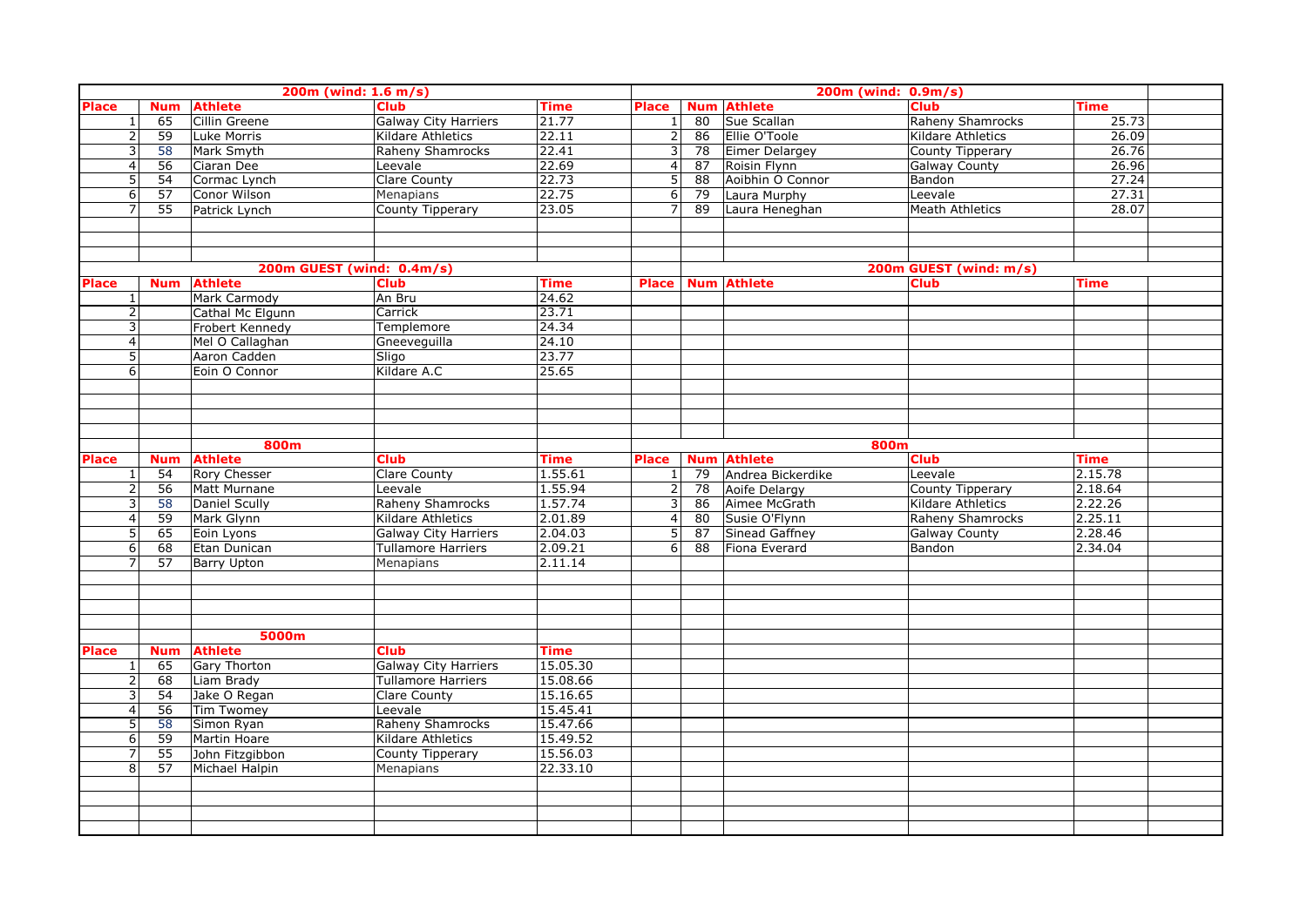|                |                 | 100m (wind: $0.2 \, m/s$ ) |                             |                 |                         |                 | 100m (wind: $0.7 m/s$ ) |                         |                 |  |
|----------------|-----------------|----------------------------|-----------------------------|-----------------|-------------------------|-----------------|-------------------------|-------------------------|-----------------|--|
|                | <b>Num</b>      | <b>Athlete</b>             | <b>Club</b>                 | <b>Time</b>     | Place                   |                 | <b>Num Athlete</b>      | <b>Club</b>             | <b>Time</b>     |  |
| 1              | 57              | David McDonald             | Menapians                   | 10.85           | $\mathbf{1}$            | 86              | Vivien Fleischer        | Kildare Athletics       | 12.40           |  |
| $\overline{2}$ | 56              | Kaodi Ogbene               | Leevale                     | 10.92           | 2                       | 88              | Kate Bernard            | Bandon                  | 12.76           |  |
| 3              | 59              | Luke Morris                | Kildare Athletics           | 10.97           | 3                       | 80              | Sue Scanlon             | Raheny Shamrocks        | 12.84           |  |
| $\overline{4}$ | 65              | Jack Dempsey               | <b>Galway City Harriers</b> | 11.37           | 4                       | 87              | Sally Ann O'Malley      | <b>Galway County</b>    | 13.20           |  |
| 5              | 55              | Oisin Fitzpatrick          | <b>County Tipperary</b>     | 11.45           | 5                       | 79              | Laura Murphy            | Leevale                 | 13.43           |  |
| 6              | 54              | Jemile Saididi             | Clare County                | 11.78           | 6                       | 89              | Laura Heneghan          | <b>Meath Athletics</b>  | 13.65           |  |
| $\overline{7}$ | 58              | Liam Sheehan               | Raheny Shamrocks            | 12.27           | $\overline{7}$          | 78              | Aoife Doyle             | County Tipperary        | 14.38           |  |
| 8              | 68              | Dean Power                 | Tullamore Harriers          | 12.37           |                         |                 |                         |                         |                 |  |
|                |                 |                            |                             |                 |                         |                 | Guest Lauren Ryan       | Dooneen                 | 12.46           |  |
|                |                 | 100m Guest (wind: 1.1 m/s) |                             |                 |                         |                 |                         | 100m Guest (wind: m/s)  |                 |  |
| <b>Place</b>   | <b>Num</b>      | <b>Athlete</b>             | <b>Club</b>                 | <b>Time</b>     | Lane                    |                 | <b>Num Athlete</b>      | <b>Club</b>             | Time            |  |
|                |                 | Killian Greene             | <b>Galway City Harriers</b> | 11.05           |                         |                 |                         |                         |                 |  |
|                |                 | Michael Deady              | <b>Menapians</b>            | 11.58           |                         |                 |                         |                         |                 |  |
|                |                 | <b>Gary Matthews</b>       | An Riocht                   | 12.03           |                         |                 |                         |                         |                 |  |
|                |                 | Adrain Jackman             | Menapians                   | 12.06           |                         |                 |                         |                         |                 |  |
|                |                 | Darragh White              | <b>Galway City Harriers</b> | 12.07           |                         |                 |                         |                         |                 |  |
|                |                 | Ger Cremin                 | An Riocht                   | 12.21           |                         |                 |                         |                         |                 |  |
|                |                 |                            |                             |                 |                         |                 |                         |                         |                 |  |
|                |                 | 100m Guest (wind: 2.9 m/s) |                             |                 |                         |                 |                         |                         |                 |  |
| <b>Place</b>   | <b>Num</b>      | <b>Athlete</b>             | <b>Club</b>                 | <b>Time</b>     |                         |                 |                         |                         |                 |  |
|                |                 | Eoin O Connor              | Kildare                     | 12.64           |                         |                 |                         |                         |                 |  |
|                |                 | Conor Mc Elgunn            | CarRick AC                  | 11.87           |                         |                 |                         |                         |                 |  |
|                |                 | Mel O Callaghan            | Gneeveguilla                | 11.66           |                         |                 |                         |                         |                 |  |
|                |                 | Stephen Lappin             | Dooneen                     | 12.57           |                         |                 |                         |                         |                 |  |
|                |                 | Sean Kilmartin             | <b>Galway City Harriers</b> | 11.37           |                         |                 |                         |                         |                 |  |
|                |                 | Mark Carmody               | An Bru                      | 12.15           |                         |                 |                         |                         |                 |  |
|                |                 | 4X400m                     |                             |                 |                         |                 |                         | 4X400m                  |                 |  |
| <b>Place</b>   | <b>Num</b>      | <b>Athlete</b>             | <b>Club</b>                 |                 | <b>Place</b>            | <b>Num</b>      | <b>Athlete</b>          | <b>Club</b>             | <b>Time</b>     |  |
| $\mathbf{1}$   | 57              |                            | <b>Menapians</b>            | 3.27.48         | 1                       | 87              |                         | <b>Galway County</b>    | 3.59.09         |  |
| $\overline{2}$ | 65              |                            | <b>Galway City Harriers</b> | 3.28.12         | $\overline{2}$          | 80              |                         | Raheny Shamrocks        | 4.00.45         |  |
| 3              | 58              |                            | <b>Raheny Shamrocks</b>     | 3.29.45         | 3                       | 86              |                         | Kildare Athletics       | 4.07.47         |  |
| $\overline{4}$ | $\overline{55}$ |                            | <b>County Tipperary</b>     | 3.29.47         | $\overline{\mathbf{4}}$ | $\overline{78}$ |                         | <b>County Tipperary</b> | 4.14.89         |  |
| 5              | 59              |                            | Kildare Athletics           | 3.31.58         | 5                       | 89              |                         | <b>Meath Athletics</b>  | 4.26.85         |  |
| 6              | $\overline{54}$ |                            | <b>Clare County</b>         | 3.32.56         | 6                       | 88              |                         | Bandon                  | 4.32.25         |  |
| $\overline{7}$ | 56              |                            | Leevale                     | 3.52.29         | 7                       | 79              |                         | Leevale                 | 4.51.77         |  |
|                |                 |                            |                             |                 |                         |                 |                         |                         |                 |  |
|                |                 |                            |                             |                 |                         |                 |                         |                         |                 |  |
|                |                 | <b>Hammer</b>              |                             |                 |                         |                 |                         | <b>Hammer</b>           |                 |  |
| <b>Place</b>   | <b>Num</b>      | <b>Athlete</b>             | <b>Club</b>                 | <b>Distance</b> | Place                   | <b>Num</b>      | <b>Athlete</b>          | <b>Club</b>             | <b>Distance</b> |  |
| $\mathbf{1}$   | 55              | John Dwyer                 | County Tipperary            | 49.97           | $\mathbf{1}$            | 87              | Emma O Hara             | <b>Galway County</b>    | 57.94           |  |
| $\overline{2}$ | 58              | <b>Brion Hoban</b>         | Raheny Shamrocks            | 42.90           | 2                       | 89              | Ciara Maguire           | <b>Meath Athletics</b>  | 45.46           |  |
| 3              | 54              | Seamus McMahon             | Clare County                | 37.65           | 3                       | $\overline{88}$ | Laura McSweeney         | Bandon                  | 40.36           |  |
| $\overline{4}$ | 65              | Brendan Staunton           | <b>Galway City Harriers</b> | 35.98           | $\vert 4 \vert$         | $\overline{78}$ | Jade O'Farrell Bond     | County Tipperary        | 36.50           |  |
| 5              | 56              | Brian Hayes                | Leevale                     | 30.55           | 5 <sup>1</sup>          | 80              | Aisling Barnwell        | Raheny Shamrocks        | 30.82           |  |
| 6              | 68              | Jim Dolan                  | <b>Tullamore Harriers</b>   | 21.35           | $6 \mid$                | 86              | Pauline Kenny           | Kildare Athletics       | 19.80           |  |
| 7              | 57              | Daragh Bell                | Menapians                   | 19.13           |                         |                 |                         |                         |                 |  |
| 8              | 59              | Michael Kenny              | Kildare Athletics           | 15.88           |                         |                 |                         |                         |                 |  |
|                |                 |                            |                             |                 |                         |                 |                         |                         |                 |  |
|                |                 | <b>Pole Vault</b>          |                             |                 |                         |                 |                         | <b>Pole Vault</b>       |                 |  |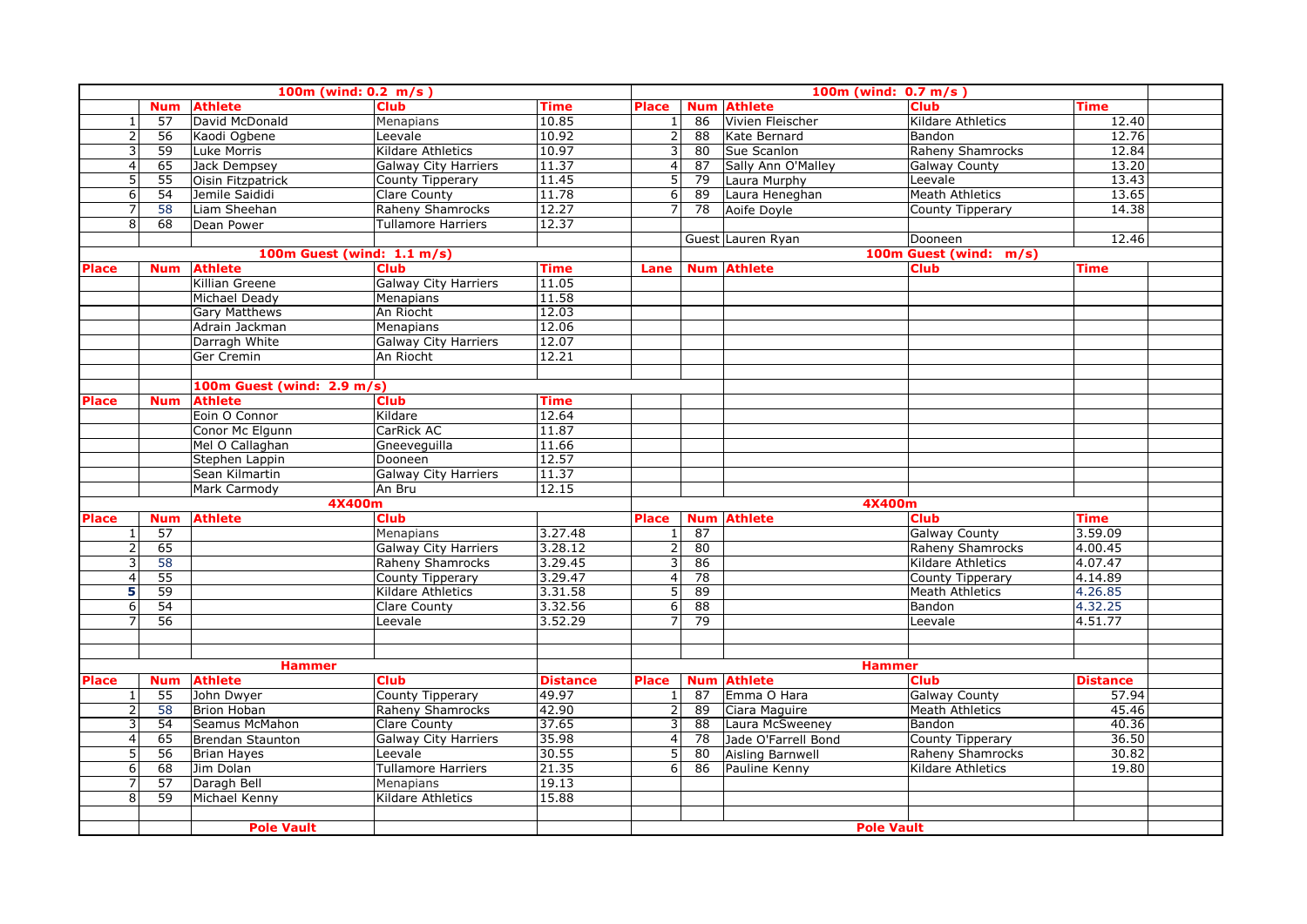| <b>Place</b> |                | <b>Num</b>      | <b>Athlete</b>       | <b>Club</b>                 | <b>Height</b>   | <b>Place</b>   |                 | <b>Num Athlete</b>   | <b>Club</b>              | <b>Height</b>   |  |
|--------------|----------------|-----------------|----------------------|-----------------------------|-----------------|----------------|-----------------|----------------------|--------------------------|-----------------|--|
|              | $\overline{1}$ | 58              | Conor Bermingham     | Raheny Shamrocks            | 4.20            |                | 86              | Ruth Larragy         | <b>Kildare Athletics</b> | 3.00            |  |
|              | $\overline{2}$ | $\overline{55}$ | Daniel Ryan          | County Tipperary            | 3.80            | $\overline{2}$ | 79              | Molly Healy          | Leevale                  | 2,60            |  |
|              | 3              | 59              | Tadgh Murtagh        | Kildare Athletics           | 3.00            |                | 78              | Emily Tierney        | County Tipperary         | 2.20            |  |
|              | $\Delta$       | 54              | David Courtney       | Clare County                | 2.00            | 4              | 88              | Ella Nicholson       | Bandon                   | 2.00            |  |
|              |                |                 |                      |                             |                 |                |                 |                      |                          |                 |  |
|              |                |                 |                      |                             |                 |                |                 | Guest Clodagh Walshe | Abbey Striders           | 3.00            |  |
|              |                |                 |                      |                             |                 |                |                 |                      |                          |                 |  |
|              |                |                 |                      |                             |                 |                |                 |                      |                          |                 |  |
|              |                |                 |                      | Long Jump (NWI)             |                 |                |                 |                      |                          |                 |  |
|              |                |                 |                      |                             |                 |                |                 | Long Jump (NWI)      |                          |                 |  |
| <b>Place</b> |                | <b>Num</b>      | <b>Athlete</b>       | <b>Club</b>                 | <b>Distance</b> | <b>Place</b>   | <b>Num</b>      | <b>Athlete</b>       | <b>Club</b>              | <b>Distance</b> |  |
|              |                | 58              | Colm Burke           | Raheny Shamrocks            | 7.06            |                | 86              | Vivian Fleisher      | <b>Kildare Athletics</b> | 5.59            |  |
|              | $\overline{2}$ | 57              | Keith Smith          | Menapians                   | 6.12            | 2              | 78              | Aoife Doyle          | County Tipperary         | 5.36            |  |
|              | 3              | 55              | Oisin Fitzpatrick    | County Tipperary            | 5.98            | 3              | 89              | Karen Dunne          | <b>Meath Athletics</b>   | 5.11            |  |
|              | 4              | 59              | Calum McGrath        | Kildare Athletics           | 5.94            | 4              | 88              | Ella Nicholson       | Bandon                   | 5.00            |  |
|              | 5              | 54              | Jemil Saididi        | Clare County                | 5.83            | 5              | 80              | <b>Emily Burns</b>   | <b>Raheny Shamrocks</b>  | 4.99            |  |
|              | 6              | 65              | Simon Callaghan      | <b>Galway City Harriers</b> | 5.81            | 6              | 87              | Sinead Gaffney       | <b>Galway County</b>     | 4.49            |  |
|              |                | 56              | Liam Mulcahy         | Leevale                     | 5.53            |                |                 |                      |                          |                 |  |
|              |                |                 |                      |                             |                 |                |                 |                      |                          |                 |  |
|              |                |                 |                      |                             |                 |                |                 |                      |                          |                 |  |
|              |                |                 |                      | <b>Shot Putt</b>            |                 |                |                 | <b>Shot Putt</b>     |                          |                 |  |
| <b>Place</b> |                | <b>Num</b>      | <b>Athlete</b>       | <b>Club</b>                 | <b>Distance</b> | <b>Place</b>   | <b>Num</b>      | <b>Athlete</b>       | <b>Club</b>              | <b>Distance</b> |  |
|              | $\mathbf{1}$   | 65              | Sean Breathnach      | Galway City Harriers        | 17.57           |                | $\overline{88}$ | Laura McSweeney      | Bandon                   | 12.64           |  |
|              | $\overline{2}$ | 56              | Dave Tierney         | Leevale                     | 14.71           |                | 79              | Sarah Bradfield      | Leevale                  | 10.20           |  |
|              | 3              | 59              | Graham Deane         | Kildare Athletics           | 11.00           |                | 86              | Kathryn Weir         | Kildare Athletics        | 10.14           |  |
|              | $\overline{4}$ | 54              | Eamonn Cleary        | Clare County                | 10.39           | 4              | 89              | Ciara Maguire        | <b>Meath Athletics</b>   | 9.07            |  |
|              | 5              | 58              | Brion Hoban          | Raheny Shamrocks            | 10.31           | 5              | 87              | Mary Barrett         | <b>Galway County</b>     | 8.43            |  |
|              | 6              | 55              | <b>Mark Tierney</b>  | County Tipperary            | 9.71            | 6              | 78              | Jade O Farrell       | County Tipperary         | 8.33            |  |
|              | $\overline{7}$ | 57              | Michael Haplin       | Menapians                   | 9.03            |                | 80              | Maeve Sheehan        | Raheny Shamrocks         | 7.36            |  |
|              | 8              | 68              | Adrian Brennan       | <b>Tullamore Harriers</b>   | 7.92            |                |                 |                      |                          |                 |  |
|              |                | Guest           | Brendan Staunton     | <b>Galway City Harriers</b> | 12.13           |                |                 |                      |                          |                 |  |
|              |                |                 |                      | <b>High Jump</b>            |                 |                |                 | <b>High Jump</b>     |                          |                 |  |
| <b>Place</b> |                | <b>Num</b>      | <b>Athlete</b>       | <b>Club</b>                 | <b>Height</b>   | <b>Place</b>   | <b>Num</b>      | <b>Athlete</b>       | <b>Club</b>              | <b>Height</b>   |  |
|              | $\overline{1}$ | $\overline{59}$ | Jonathon Landy       | Kildare Athletics           | 1.85            |                | 87              | Cathriona Farrell    | Galway County            | 1.60            |  |
|              | $\overline{2}$ | 58              | Kevin Byrne          | Raheny Shamrocks            | 1.75            | $\overline{2}$ | 88              | Aoibhinn O'Connor    | Bandon                   | 1.50            |  |
|              | 3              | 65              | Igor Muntean         | Galway City Harriers        | 1.70            | 3              | 78              | <b>Emily Tierney</b> | County Tipperary         | 1.50            |  |
|              | $\overline{4}$ | $\overline{55}$ | Daniel Ryan          | County Tipperary            | 1.65            | $\overline{4}$ | 80              | Helen Buckley        | Raheny Shamrocks         | 1.50            |  |
|              | 5              | 57              | Ciaran Maher         | Menapians                   | 1.65            | 5              | 86              | Laura Quigley        | Kildare Athletics        | 1.45            |  |
|              | 6              | 68              | Conor Butler         | <b>Tullamore Harriers</b>   | 1.65            | 6 <sup>1</sup> | 79              | <b>Molly Healy</b>   | Leevale                  | 1.40            |  |
|              | $\overline{ }$ | $\overline{54}$ | <b>Martin Curley</b> | Clare County                | 1.55            |                |                 |                      |                          |                 |  |
|              |                |                 |                      |                             |                 |                |                 |                      |                          |                 |  |